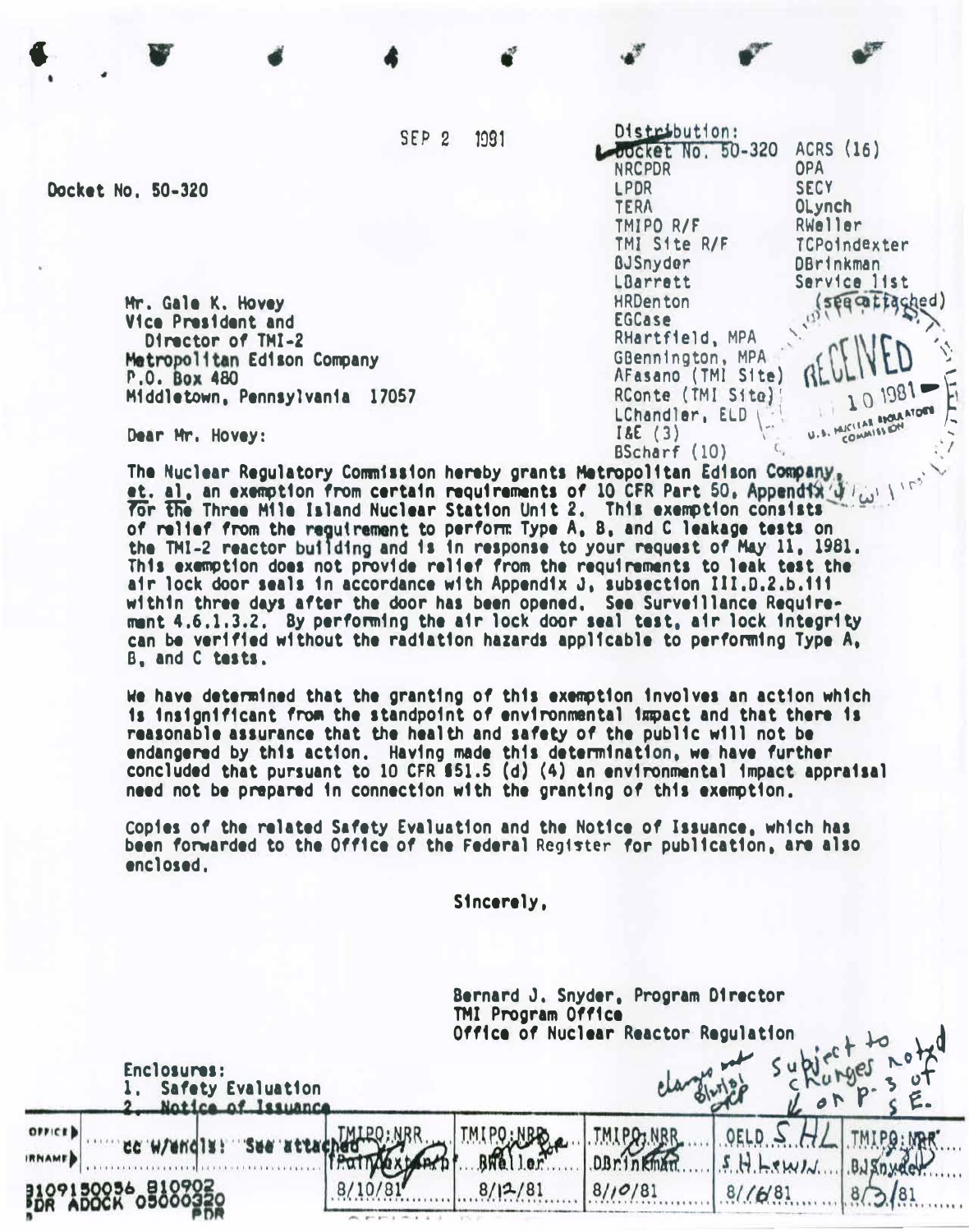SAFETY EVALUATION IN SUPPORT OF

EXEMPTIONS FROM CERTAIN

REQUIREMENTS OF THE COMMISSION'S

RULES AND REGULATIONS

# BY THE

OFFICE OF NUCLEAR REACTOR REGULATION

U. S. NUCLEAR REGULATORY COMMISSION

IN THE MATTER OF

METROPOLITAN EDISON COMPANY

JERSEY CENTRAL POWER & LIGHT

PENNSYLVANIA ELECTRIC COMPANY

THREE MILE ISLAND NUCLEAR STATION, UNIT 2

DOCKET NO. 50-320

 $\sim$ 

I I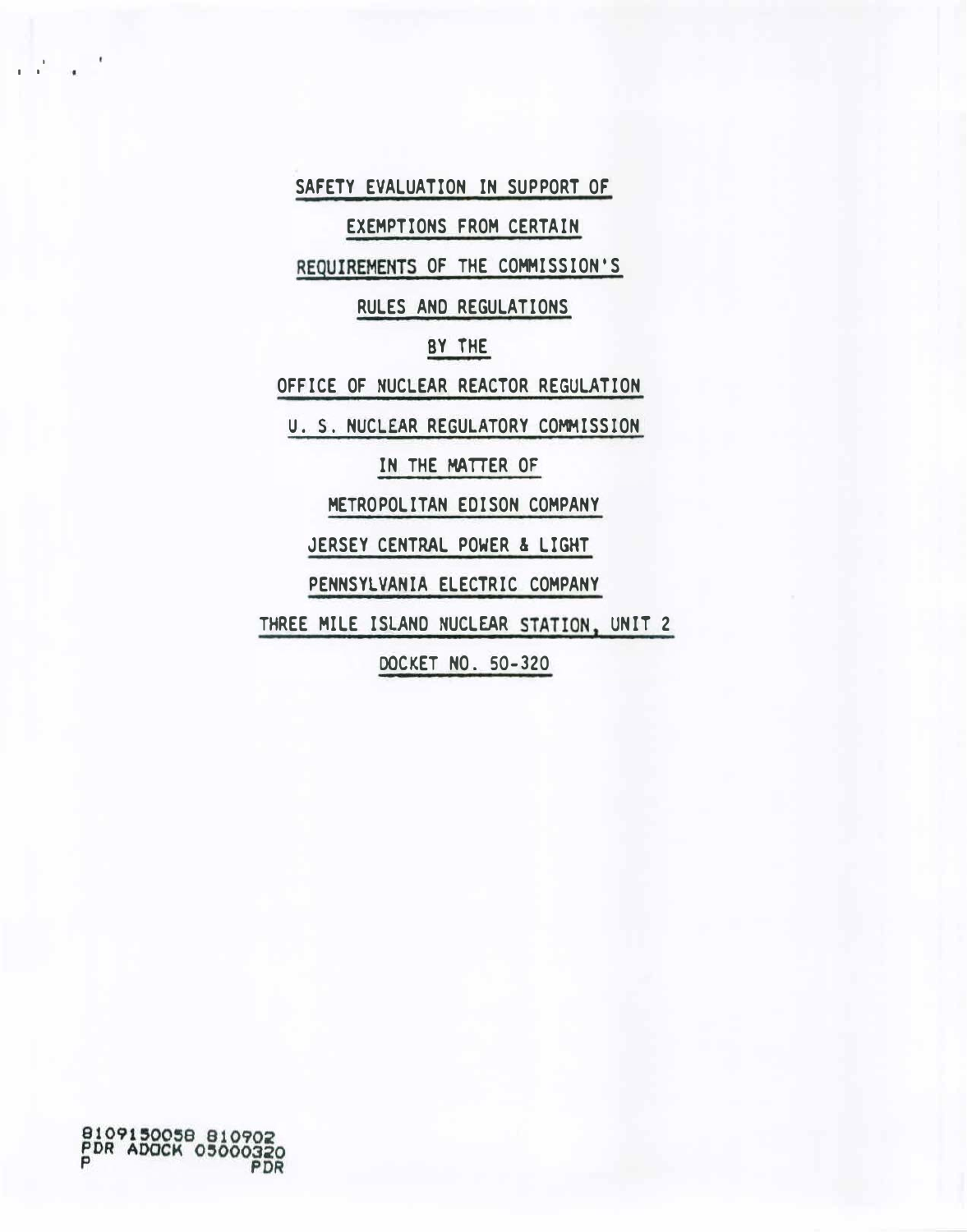# SAFETY EVALUATION IN SUPPORT OF AN EXEMPTION FROM CERTAIN REQUIREMENTS OF APPENDIX J TO 10 CFR PART 50

# I. INTRODUCTION

Metropolitan Edison Company has requested (reference 1) exemption from certain requirements of 10 CFR, Part 50, Appendix J, which states the criteria to be used for verifying primary reactor containment leak tight integrity. The licensee has proposed the exemption based on the reactor and the containment's current and future status, and the m1n1ma1 consequences per Met-Ed's ca1culations for any containment pressurization accident. The TMI Program Office staff has reviewed the licensee's technical justification and concludes that the request for exemption from Appendix J 1s just1f1ed and acceptable . Our basis for this conclusion follows.

# II. EVALUATION

Per 10 CFR Part 50 Appendix J. paragraph III.D.1.(a), after the preoperational leakage rate tests, a set of three type A tests are required at approximate equal intervals during each 10 year service period. This required testing measures primary reactor containment overall integrated leakage under design basis accident pressure conditions. The applicable test pressure is discussed in paragraph III.A.4 of Appendix J.

For Type B tests, paragraph III.D.2 of 10 CFR 50, Appendix J requires that air locks be tested at 6 month intervals. Penetrations are also required to be tested every other reactor shutdown for refueling but in no case a<sup>t</sup> intervals greater that 3 years. These tests will detect local leaks and measure leakage across each pressure containing or leakage limiting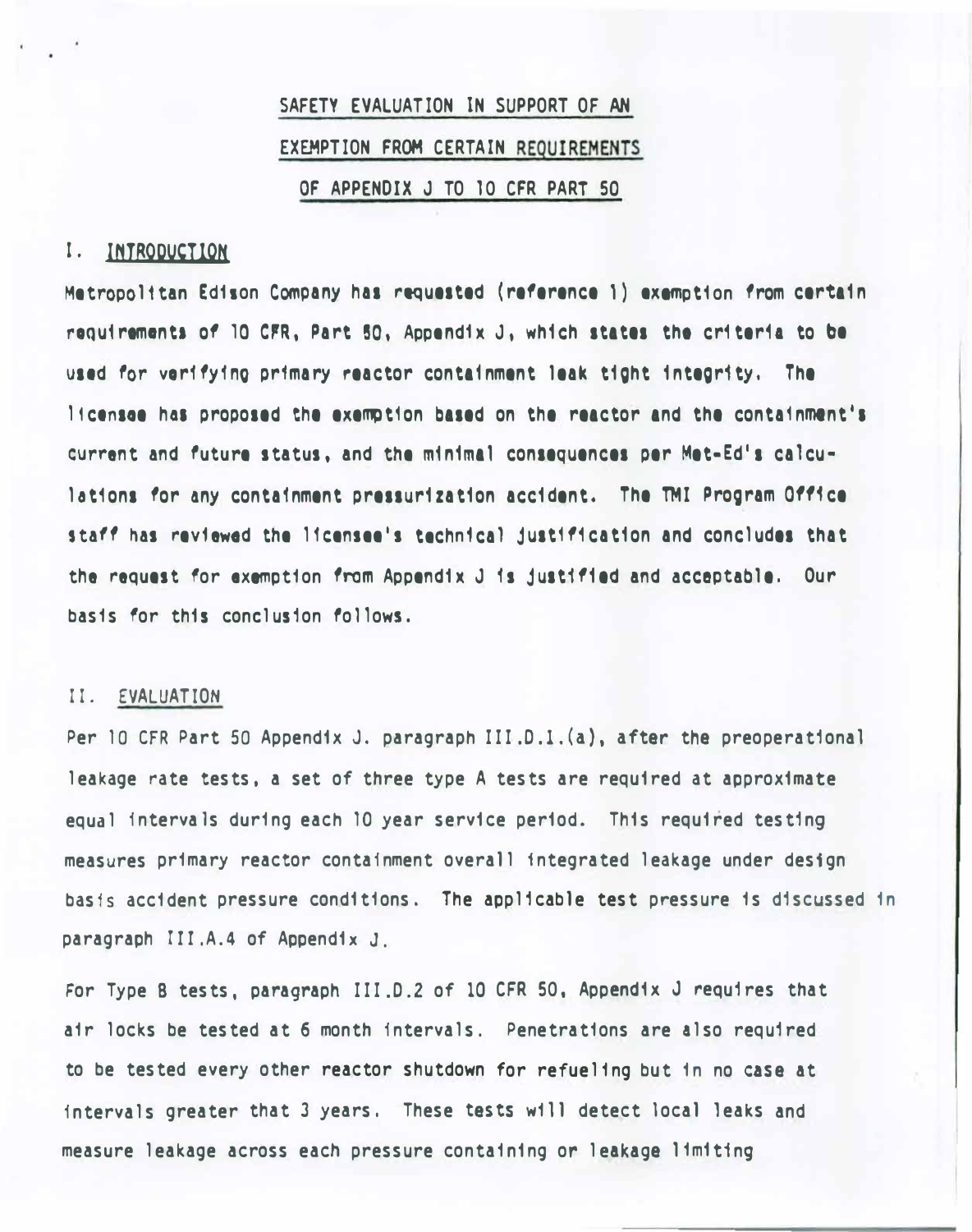boundary for a reactor containment penetration. All of these tests are performed by local pneumatic pressurization of the containment penetration either individually or in groups at a pressure not less than the calculated peak containment internal pressure related to the design basis accident. This pressure at TMI-2 is 56.2 ps1g.

Type C tests measure containment isolation valve leakage and have acceptability requirements set forth in paragraph III.0.3 of 10 CFR 50, Appendix J. Type C tests shall be performed during each reactor shutdown for refueling but in no case at intervals greater than 2 years,

In addition to the Type A, B, and C tests discussed, paragraph IV.A of Appendix J requires that any major modification or replacement of a component which is part of the primary reactor containment boundary or resealing of a seal welded door. performed after the preoperational leakage rate test shall be followed by either a Type A, B, or C test as applicable for the area affected by the modification tests.

In reviewing the applicability of Appendix J. an analysis was performed by the licensee (reference 1) to estimate the maximum containment building pressure change in the event that internal equipment or piping failed. The TMIPO staff performed a similar analysis and confirmed the licensee's results. The worst case equipment failure analysis was based on the loss of all Reactor Building Air Coolers which are located inside the reactor building. Primarily because of the low decay heat in the reactor coolant system (less than 32.2 kw) the effects of the loss of the coolers has been minimized. The analysis concluded that the pressure inside of the containment building would take several days

- 2 -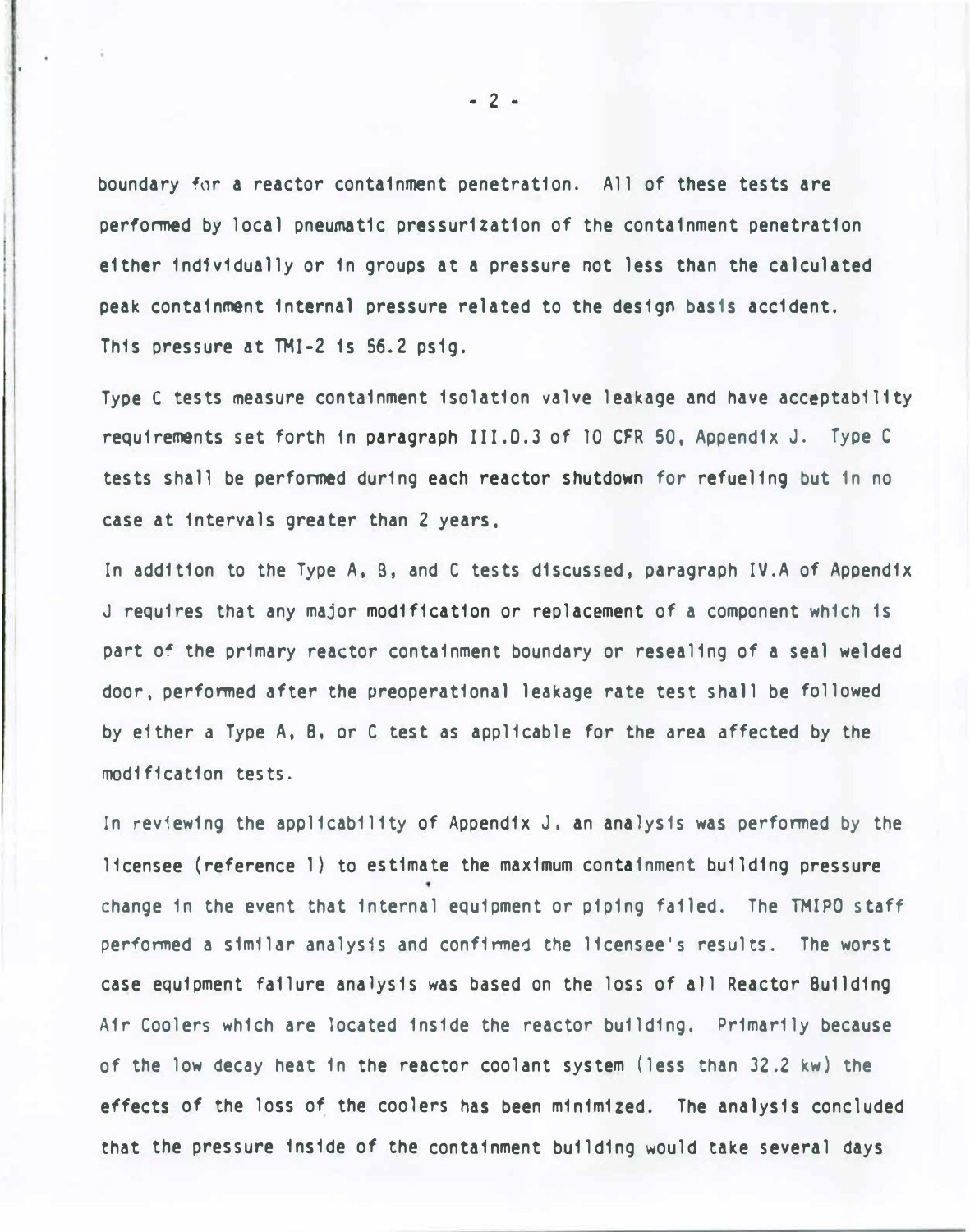to increase by one to two psi, assuming this scenario occurred during the summer months which would be the worst case ambient condition. Another analysis based on the worst case piping failure assumed the instantaneous release of all reactor coolant to containment. The pressure of the reactor coolant system is maintained at  $90<sup>2</sup>$  10 psig and the temperature of the coolant ranges from approximately 120<sup>o</sup>F in the hot leg to 75<sup>o</sup>F in the cold leg. At these temperatures and pressures, the effects on the containment atmosphere is minimized. Therefore, the LOCA analysis resulted in approximately 2 psi pressure increase in the containment building. The only transient that would cause the pressure to exceed approximately 2 psi would be a recriticality accident. This event was discussed in the Final Programmatic Environmental Impact Statement (PEIS) for TMI-2 issued in March 1981. Paragraph 4.1 of the PEIS states that "the most probable (although very unlikely) cause of recriticality was found to be boron dilution, which would be a slow enough process that any approach to criticality can be detected and remedied." This statement is still valid; therefore, the staff has concluded that this accident need not be designed against in reference to containment integrity,

The containment is a prestressed reinforced concrete structure that provides biological shielding for normal and accident conditions. It is also constructed to contain the pressures associated with a loss of coolant or steam generator blowdown accident occurring at 100% power. Since the containment has been analyzed for capability to withstand such accidents, the accidents discussed in this safety evaluation are within the limits of those for which TMI-2 was originally designed and evaluated as discussed in the safety evaluation report for operation (NUREG-0107, Supplements 1 and 2),

 $-3 -$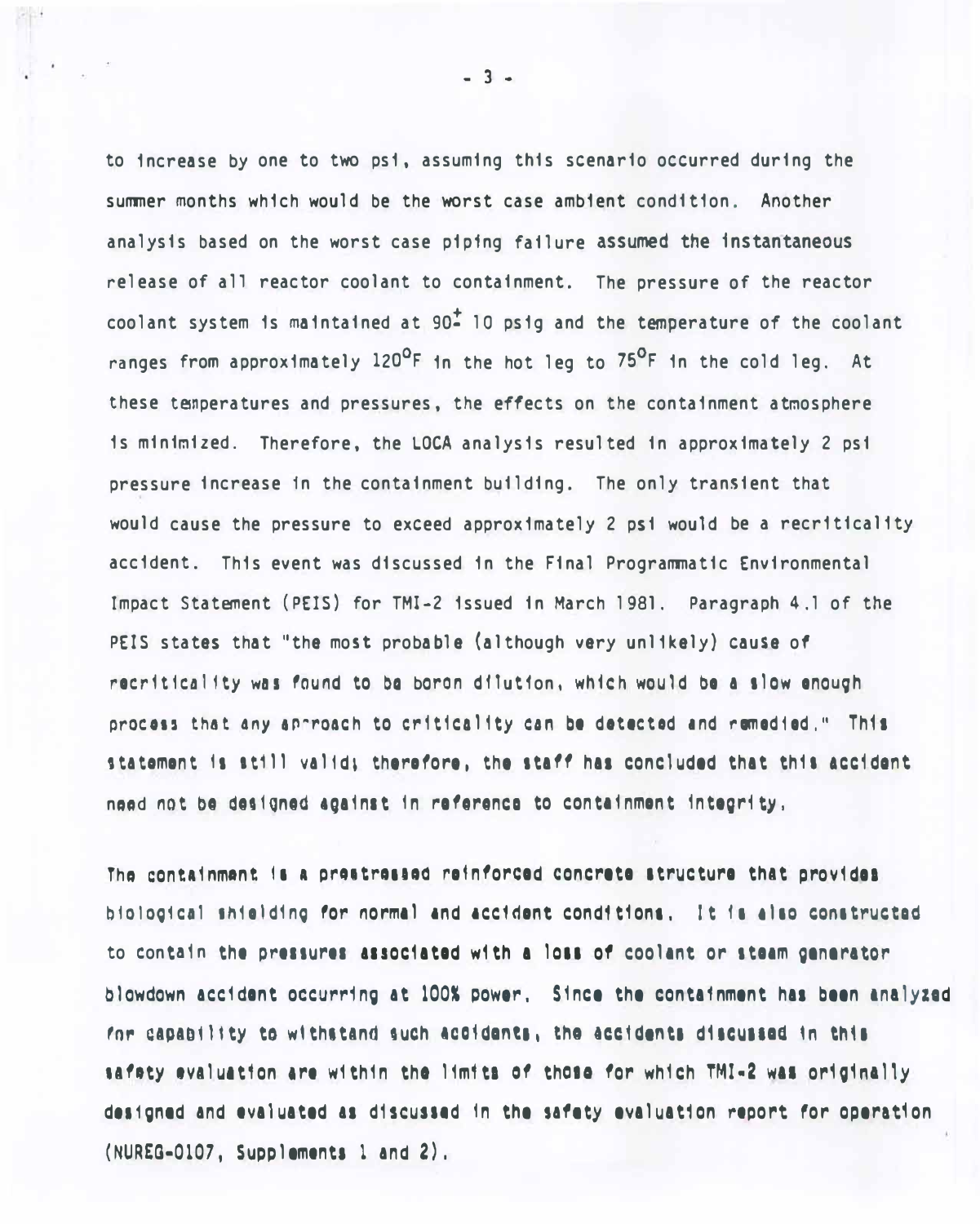Consequently, the granting of this exemption would not result in a significant increase in the probability or consequences of accidents previously considered nor a significant reduction in a margin of safety, and does not involve a significant hazards consideration.

In addition to the discussed analyses results, Type A, B, and C tests would require a considerable amount of work and operator time spent in high radiation areas resulting in significant exposure to personnel, which would not be consistent with the ALARA concept.

There has been no detectable leakage of radioactive materials from the containment since the March 28, 1979 accident, however, a pressure test of the structure and its penetrations at the design pressure of 60.0 psig could induce a leak resulting in an uncontrolled release of radioactivity. This pressure would increase the potential for a containment leak and therefore not benefit the public interest. Based on the analyses, the ·ALARA implications, no apparent leakage from the containment and the increased risk associated with performing the tests, the TMI Program Office staff concludes that the public interest is served by not imposing the applicable requirements of Appendix J to 10 CFR Part 50 since such imposition would result in hardship or unusual difficulties without a compensating increase in the level of quality and safety. However, if a subsequent decision is made to restore TMI-2 to operation, all of the requirements of Appendix J shall again be applicable.

## III. CONCLUSIONS

**Digita** 

I I I

> Based on the foregoing, we have determined that, pursuant to 10 CFR Section 50. 12, an exemption to the periodic leak rate testing requirements of Appendix J to 10 CFR Part 50 is authorized by law and can be granted without endangering life or prooerty or the common defense and security and is

·4·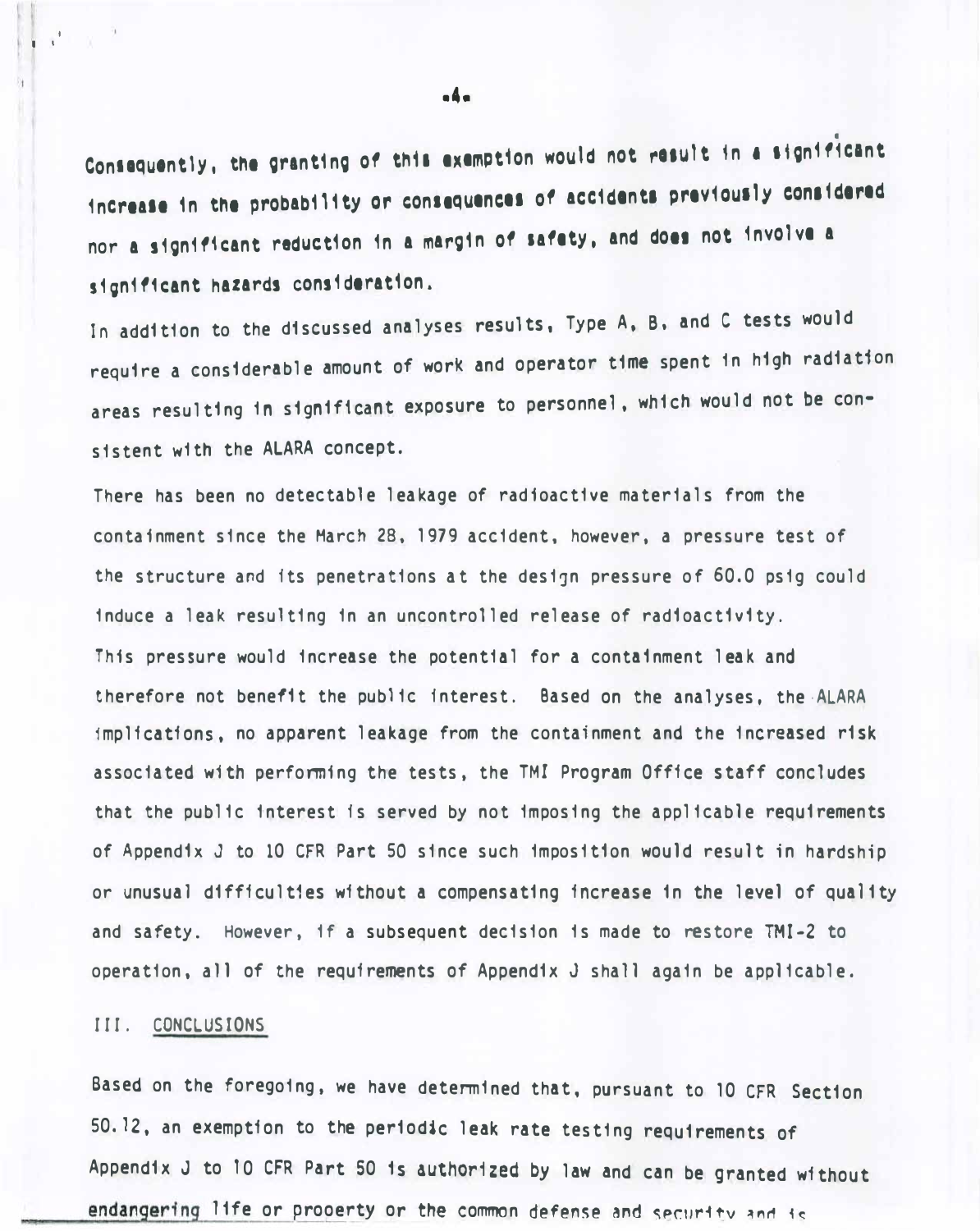otherwise 1n the public interest. In making this determination we have given due consideration to the burden that would result 1f these requirements were imposed on the facility. The granting of this relief does not involve a significant hazards consideration. We have determined that the granting of this exemption does not authorize a change in effluent types or total amounts nor an increase 1n power level and w111 not result 1n any significant environmental impact. We have concluded that this exemption would be insignificant from the standpoint of environmental impact and pursuant to Paragraph (d) (4) of Section 51.5 of 10 CFR Part 51 that an environmental impact statement, or negative declaration and environmental impact appraisal. need not be prepared 1n connection with this action.

,  $\mathbf{r}^{\prime}$  ,  $\mathbf{r}$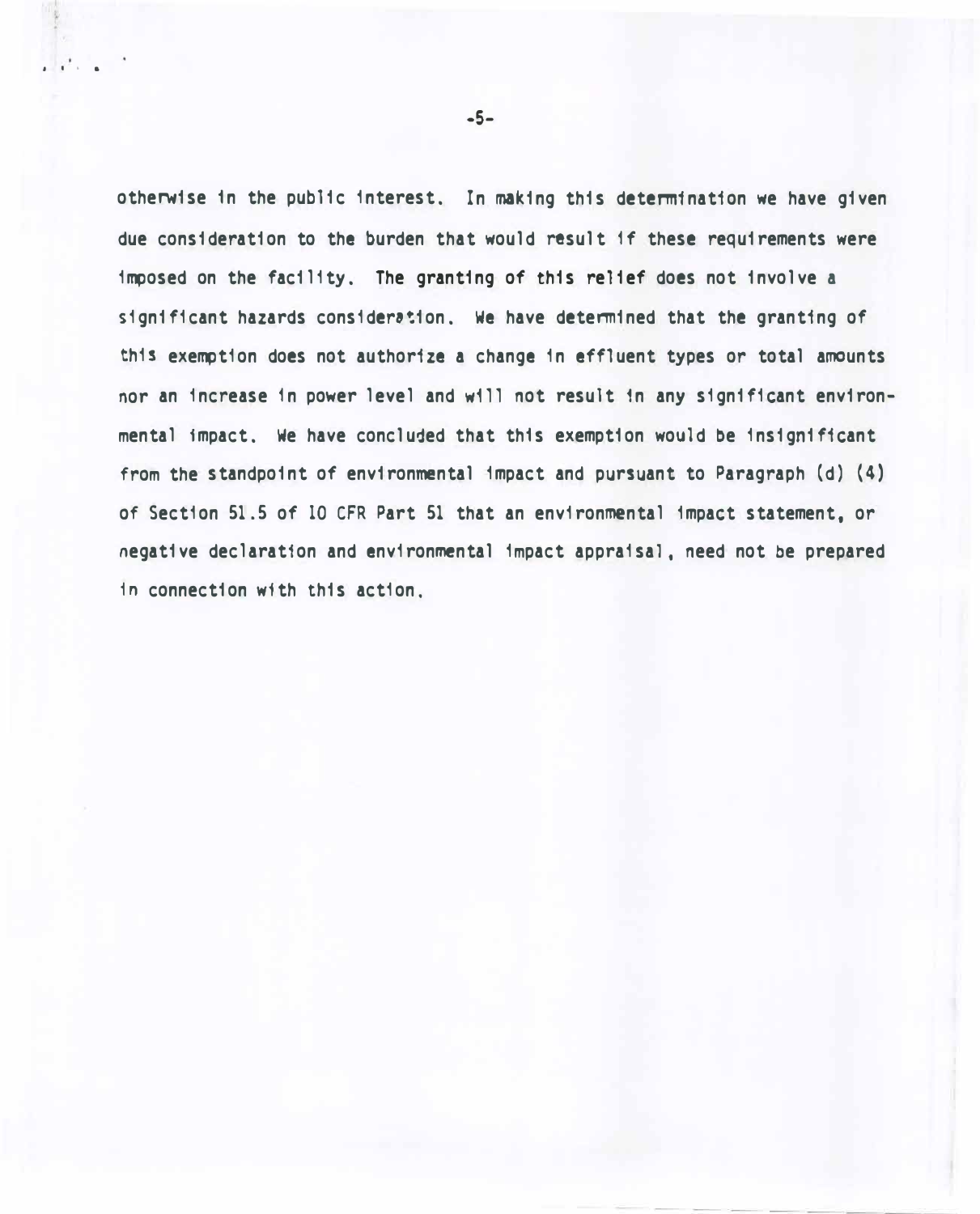# REFERENCE

' . . .

1. Letter to Lake Barrett, NRC, from G. K. Hovey, Metropolitan Edison Company, "Request for an Exemption from the Testing Requ1 rements of 10 CFR 50, Appendix J," LL2-81-0094, May 11, 1981.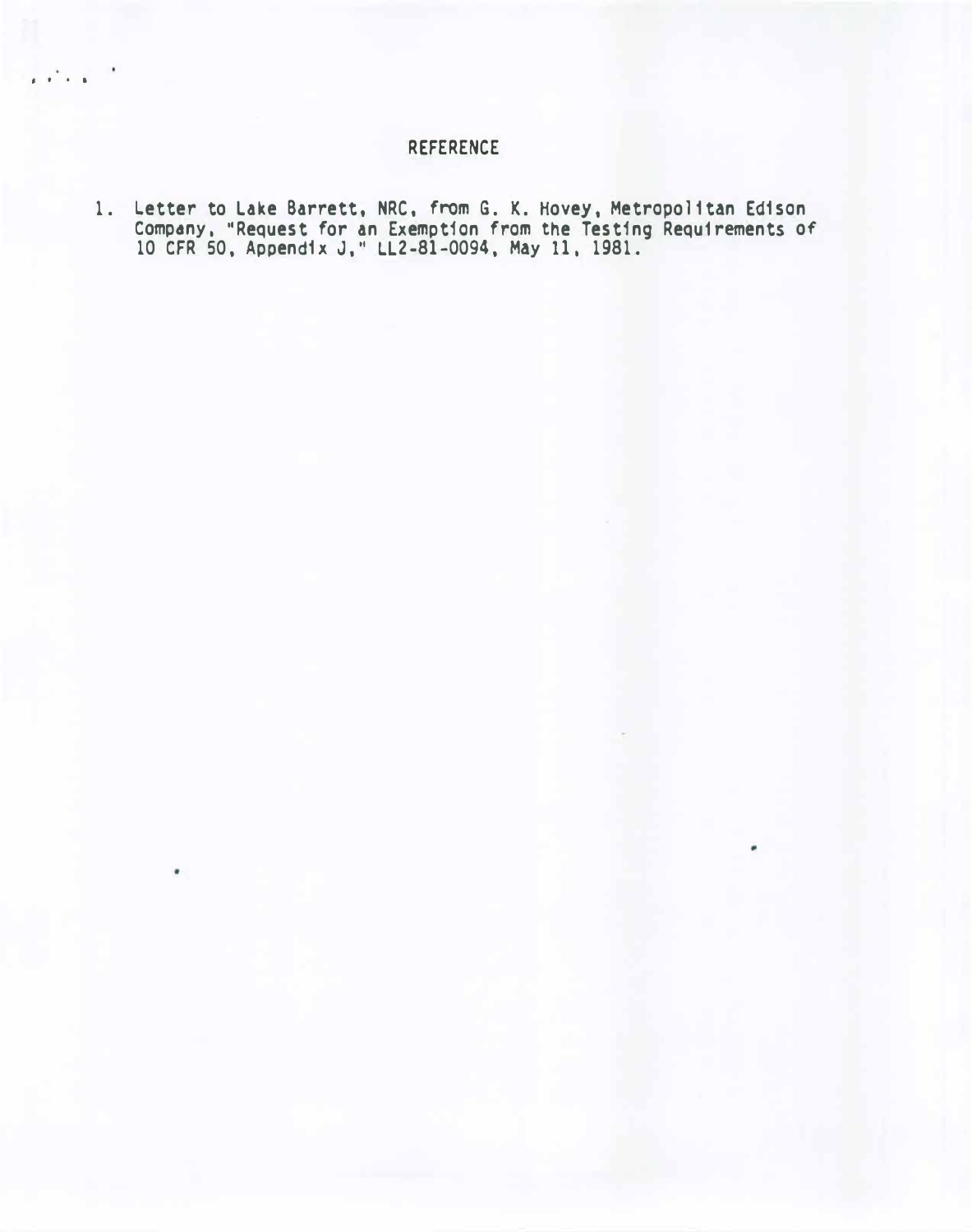#### UNITES STATES NUCLEAR REGULATORY COMMISSION

## DOCKET NO. 50-320

## METROPOLITAN EDISON COMPANY JERSEY CENTRAL POWER AND LIGHT COMPANY PENNSYLVANIA ELECTRIC COMPANY

#### GRANTING OF RELIEF FROM APPENDIX J REQUIREMENTS

## OF 10 CFR PART 50

The U.S. Nuclear Regulatory Commission (the Commission) has granted relief from certain requirements of Appendix J to 10 CFR Part 50, "Primary Reactor Containment Leakage Testing for Water-Cooled Power Reactors", to Metropolitan Edison Company. Jersey Central Power and Light Company, and Pennsylvania Electric Company. The relief relates to the leakage testing requirements for tests in areas which are radiologically inaccessible.

The request for relief complies with the standards and requirements of the Atomic Energy Act of 1954, as amended (the Act), and the Commission's rules and regulations. The Commission has made appropriate findings as required by the Act and the Commission's rules and regulation in 10 CFR Chapter I. which are set forth in the NRC Staff Safety Evaluation Report in this matter dated

The Commission has determined that the granting of this relief will not result in any significant environmental impact and that pursuant to 10 CFR §51.5 (d) (4) and environmental impact statement or negative declaration and environmental impact appraisal need not be prepared in connection with this action.



..